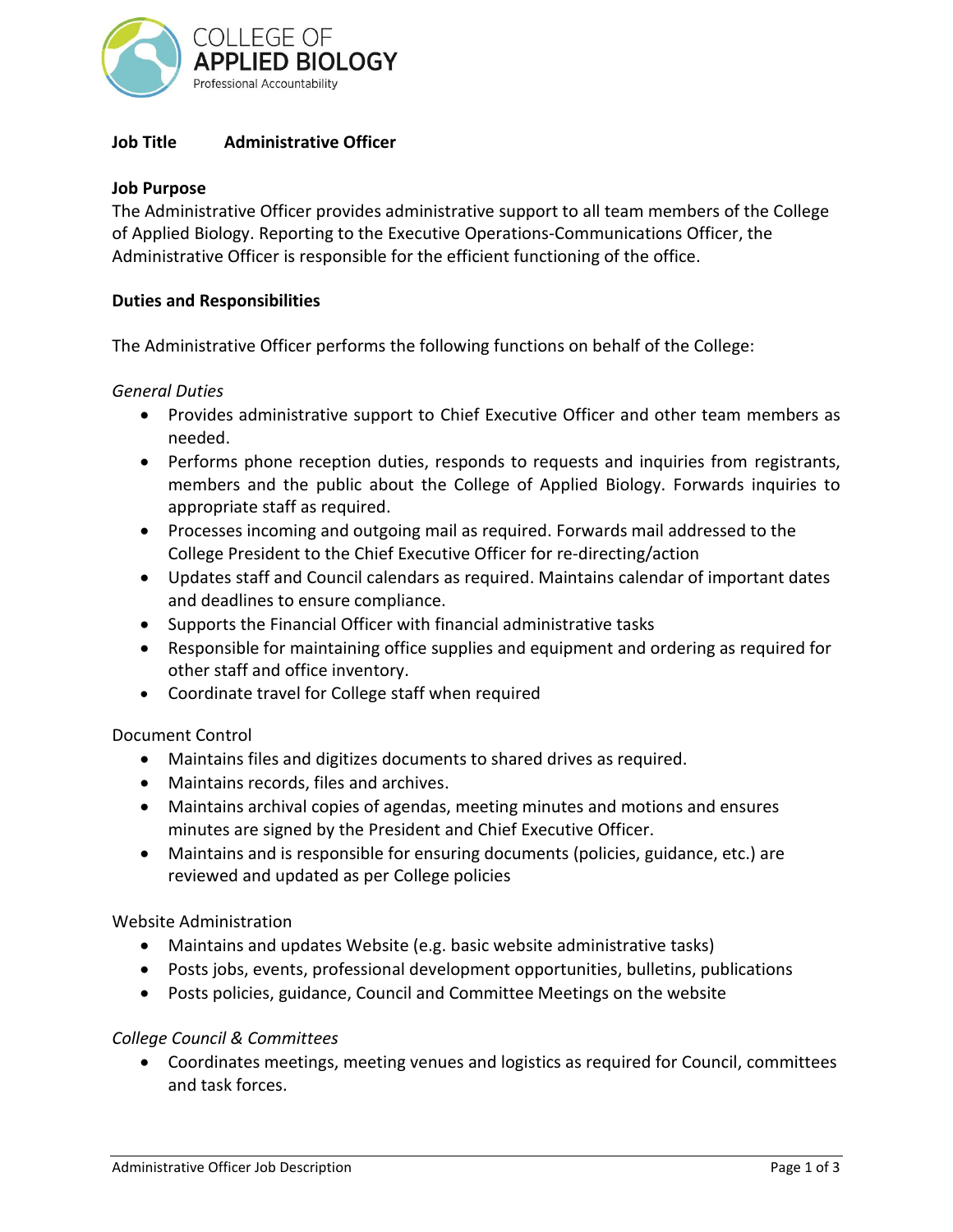- Maintains tracking sheet of Council and committee member appointment dates and end of terms.
- Maintains internal contact list for staff and Council.

## *Registrants and Members*

- Upon direction of Registrar, orders and manages the mail out of seals and enters members on list serve.
- Ensures that a sufficient number of new member certificates are available and/or prepares to send them to the meetings to be signed by the President and Registrar.
- Issues membership packages to new members post-processing.
- Updates Register as required when documents mailed and updates are done.

# *General Meetings / Conference/Events*

- Assists in the preparation and format of Annual General Meeting (AGM) Reports for the College and ensures timely submission of information and printing timeline is reasonably met.
- Manages general meeting and event registration and ensures accuracy in information provided from participants
- Responsible for preparation of AGM & conference materials as directed by the Executive Operations-Communications Officer.
- Helps in the set up and running of the AGM & Conference

# *College Publications*

- Assembles articles for publication and performs typing and editing duties using Adobe InDesign.
- Formats the publication and sends drafts to the Executive Operations-Communications Officer for approval.
- Ensures that a standard process of editing is adhered to.
- Arranges for printing, checking of proofs, making changes as necessary and arranges distribution with mailing company.
- Prepares mail distribution list to affiliates.
- Distributes publication by email notification.
- Maintains archival copies

Performs other related duties, as required.

## **Qualifications**

## *Education and Experience*

• Post-secondary certificate or diploma in office administration or other relevant training.

*Technical Skills*